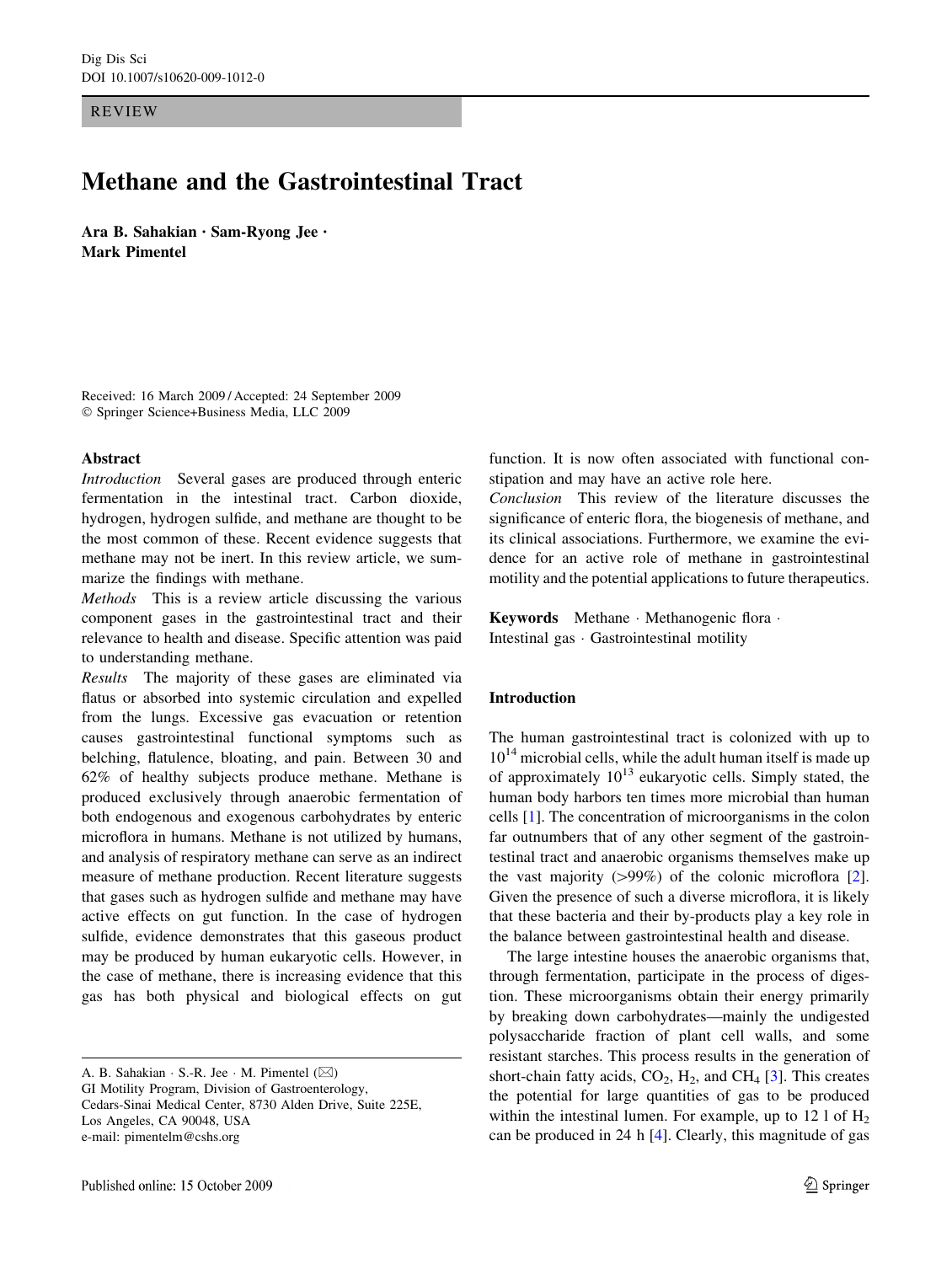production can result in uncomfortable distension of the colon, otherwise known as bloating. Intestinal gas and bloating are among the most frequent gastroenterological complaints. Despite this large volume of gas produced, gaseous distension is not thought to directly cause abdominal pain in healthy individuals.

While intestinal gas is the focus of this paper, humans are capable of forming gases endogenously. Although  $CO<sub>2</sub>$ is the most obvious, other gases are found and can have a role in the regulation of human biologic systems. These gases have been aptly termed ''gasotransmitters'' [\[5](#page-7-0)]. The first gasotransmitter discovered was nitric oxide (NO). NO, which is released by the endothelial cells of both arteries and veins, plays a key role in controlling vascular tone [\[6](#page-7-0)]. Interestingly, abnormalities in NO signaling may be implicated in certain gastrointestinal conditions such as diffuse esophageal spasm and achalasia  $[7, 8]$  $[7, 8]$  $[7, 8]$  $[7, 8]$ . H<sub>2</sub>S is also produced by humans and is found to have physiological activity on smooth muscle [[5\]](#page-7-0).

In addition to specialized gas production by humans, a large amount of gases within the human body originate from gut bacteria. Bacteria can clearly be implicated in certain gastrointestinal illnesses, such as infectious diarrhea, small intestinal bacterial overgrowth, and peptic ulcer disease. The by-products of bacterial fermentation include many gases. Methane  $(CH<sub>4</sub>)$  is one of these.  $CH<sub>4</sub>$ production has been linked to such diseases as constipation predominant irritable bowel syndrome (C-IBS), diverticulosis, and colon cancer [\[9–12\]](#page-7-0). These associations have sparked an interest in determining if there exists a causal relationship between  $CH<sub>4</sub>$  and these clinical entities. This review of the literature will discuss the biogenesis of  $CH_4$  in the gut, the relationship of  $CH_4$  with certain gastrointestinal disease states, and potential clinical and treatment related implications.

## Intestinal Gases

The composition of gastrointestinal gases not only varies between individuals but is also dependent on the site from which it is sampled. For example, the composition of gases in the stomach is actually quite similar to the air we breath [\[13](#page-7-0)]. The composition of flatus however, is much more variable (Table 1). According to a study of 20 normal subjects, the primary constituents of flatus are  $N_2$  (59%),  $H_2$  (20.9%),  $CO_2$  (9%),  $CH_4$  (7.2%),  $O_2$  (3.9%), and  $H_2S$  $(0.00028\%)$ . CO<sub>2</sub>, H<sub>2</sub>, and N<sub>2</sub> are universal constituents in flatus, and all but one subject also had  $O_2$  present. CH<sub>4</sub> is extremely variable, present in 12/20 subjects and ranging from 0 to 30.3% of the flatus.  $H_2S$  is present in very small quantities, and like  $CH<sub>4</sub>$ , is not present in all individuals. The excretion rate of flatus in this study was 1.48 ml/min

| <b>Table 1</b> Gases in flatus |  |  |
|--------------------------------|--|--|
|--------------------------------|--|--|

| N2       | • Main gas of flatus $(60\% \text{ of } \text{flatus})$ |
|----------|---------------------------------------------------------|
|          | • Produces ammonia, phenolic compounds, and amines      |
| H2       | • Main gas of flatus (20% of flatus)                    |
|          | • Source of methane and hydrogen sulphide,              |
| О,       | • Maintain mucosal milieu                               |
|          | • Regulate absorptive function                          |
| $H_2S^a$ | • May act as gasotransmitter when produced by humans    |
|          | • Regulates gastrointestinal microcirculation           |
|          | • Demages intesting opitholium                          |

- Damages intestinal epithelium
- May have a link to ulcerative colitis and colon cancer
- $CO<sup>a</sup>$  Act as gasotransmitter when produced by humans
	- Involved in enteric neurotransmission, smooth muscle tone, NO signaling and response to cellular injury in the gastrointestinal tract
- $NO<sup>a</sup>$  Act as gasotransmitter when produced by humans
	- Controls vascular tone
	- May have a link to inflammatory bowel disease
- $CH<sub>4</sub>$  Affects intestinal transit
	- May reduce serotonin
	- May have a link to certain diseases such as irritable bowel syndrome, diverticulosis, and colon cancer

<sup>a</sup> There is little or no data studying the effect of these gases when bacteria are the sources. The data are from human production of these gases

(2.1 l/24 h) [[14\]](#page-7-0). Other investigators have found the volume of flatus to be between 400 and 1,200 ml/day [\[13](#page-7-0)].

Greater than 99% of  $H_2$  is produced in the large intestine.  $H<sub>2</sub>$  production is extremely low to undetectable in the small bowel of normal fasting subjects [[15\]](#page-7-0). This is most likely explained by the higher concentration of bacteria in the large bowel compared to the small bowel [\[2](#page-7-0)]. Patients with small intestinal bacterial overgrowth (SIBO) however, can have significant production of  $H_2$  in the small bowel [\[16](#page-7-0)]. CH<sub>4</sub> also is not typically a constituent of small-bowel gases [\[15](#page-7-0), [17](#page-7-0)].

Both  $H_2$  and CH<sub>4</sub> are thought to be produced exclusively by anaerobic fermentation in the gut [\[13](#page-7-0)]. These gases can then traverse the intestinal mucosa and be absorbed into the systemic circulation. Once in the circulation, the only known source of clearance of these two gases is via the lungs  $[13]$  $[13]$ . One study found that the volume of  $H_2$  present in the bowel of ten normal subjects averaged 0.24 ml/min in the fasting state. This rate sharply increased upon instillation of lactulose, to a mean peak rate of 1.6 ml/min. It was found that  $14\%$  of total  $H_2$  produced was excreted via the lungs and that breath H<sub>2</sub> excretion correlated well with total  $H_2$  production [[16\]](#page-7-0). Another much more physiological study of hydrogen production and excretion found that overall 58% of  $H_2$  is excreted in the breath. However,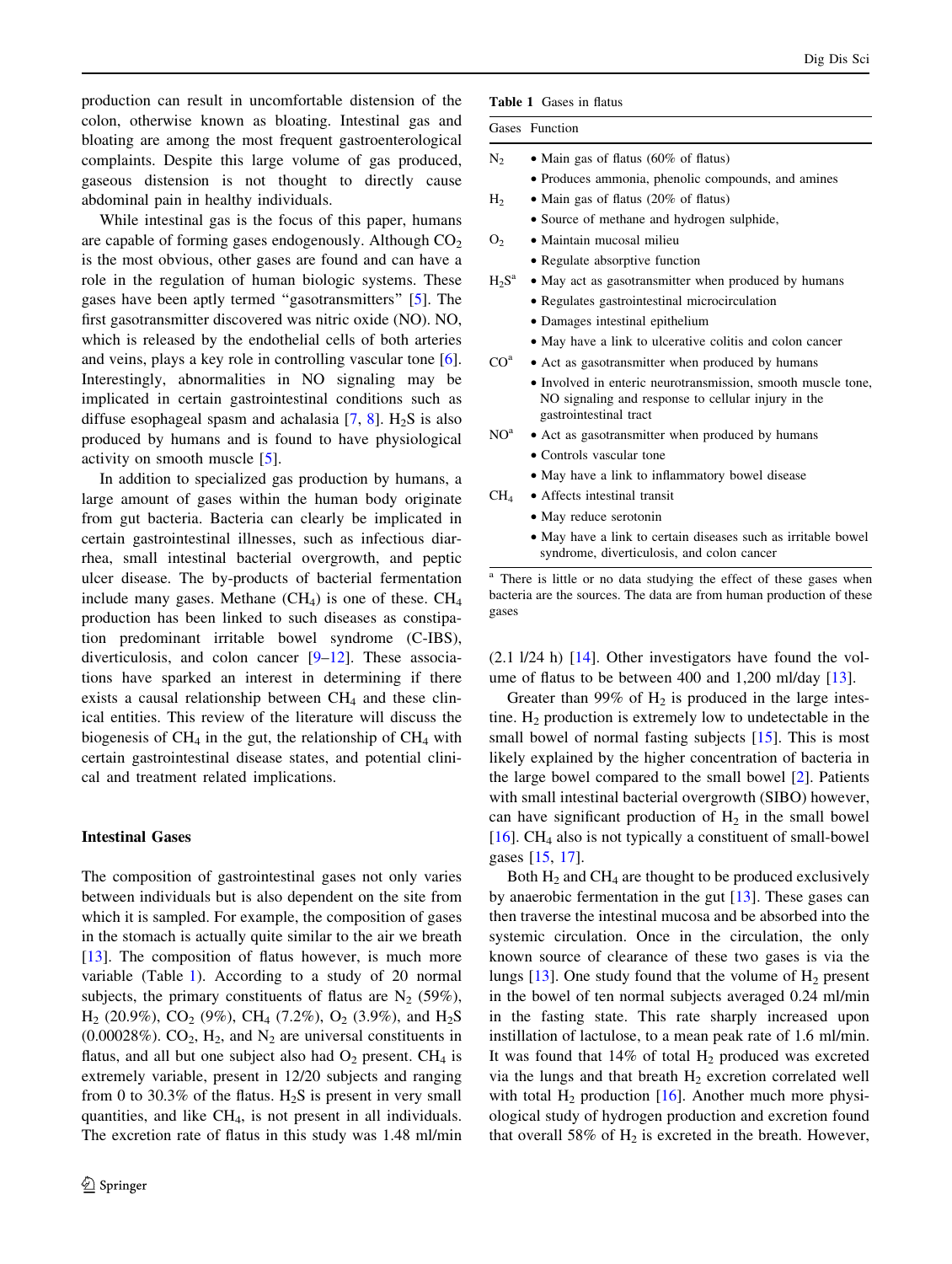this was dependent on production rates, with 65% at lower rates of  $\langle 200 \text{ m} \rangle$  and  $25\%$  at rates of  $>500 \text{ m}$ /day [\[18](#page-7-0)]. CH<sub>4</sub> producers averaged a production rate of 0.45 ml/ min of  $CH_4$  in gas passed via rectum. Pulmonary  $CH_4$ excretion ranged from undetectable to 0.66 ml/min, and 20% of total CH4 produced was excreted via the lungs. Infusion of lactulose into the bowel did not increase  $CH<sub>4</sub>$ production [[17](#page-7-0)].

 $H<sub>2</sub>$  and CH<sub>4</sub> gases are unique in humans in that they are produced only though microbial fermentation, and once in circulation they are only excreted via the lungs [[13,](#page-7-0) [17](#page-7-0)]. This can be compared and contrasted to the production and metabolism of  $H_2S$ .  $H_2S$  is produced by certain intestinal microorganisms, yet it can also be produced by mammalian cells. It is now well known that vascular tissues have the ability to generate  $H_2S$  [[5\]](#page-7-0).  $H_2S$  is potentially toxic to human tissues, yet it possesses important cell signaling properties. Once in circulation,  $H_2S$  is excreted primarily by the kidneys as free or conjugated sulfate  $[5]$ . H<sub>2</sub> and CH4 however, are excreted unchanged.

## Methane Gas in Humans

At room temperature  $CH<sub>4</sub>$  is a colorless, odorless, volatile gas. Its characteristic ''natural gas odor'' is actually an artificial odorant, which is added for safety purposes. It has typically been thought of as an inert gas, aside from the effects of gaseous distention  $[17]$  $[17]$ . In humans, CH<sub>4</sub> is produced exclusively through anaerobic fermentation of both endogenous and exogenous carbohydrates by enteric microflora [\[13,](#page-7-0) [17](#page-7-0)]. This was clearly shown by Bond et al. via studies on germ-free rats and human infants.  $CH<sub>4</sub>$ excretion was not detected in germ-free rats until shortly after they were contaminated with feces from a  $CH<sub>4</sub>$  producing rat [[13\]](#page-7-0).

CH4 is never detected in children until 3 years of age. As age increases, so does  $CH_4$  production until age 10 when the adult distribution is reached [\[17](#page-7-0)]. In a study of pediatric  $CH<sub>4</sub>$  production, breath CH<sub>4</sub> was analyzed in 393 healthy subjects in the Tel-Aviv area from infancy to 59 years old [\[19](#page-7-0)]. Similar to findings of the previous study,  $CH_4$  production started at 3 years old and averaged 6.4% of 3 and 4 year olds. However, it increased considerably between ages 4 and 8 and then remained stable around 18% until age 14. From age 14 on, the incidence of  $CH<sub>4</sub>$  production increased sharply to reach that of the adult population (49.4%). Also notable in this study is that in the adolescent and adult groups, significantly more females than males produced CH4.

Early experiments on breath  $CH<sub>4</sub>$  revealed a familial clustering of  $CH<sub>4</sub>$  production. One study demonstrated a high concordance for  $CH_4$  production between siblings as

well as parents and offspring, but not spouses. However, one pair of twins in the study was discordant for CH4 production. Thus, these researchers favored environmental rather than genetic factors as the determinant for  $CH<sub>4</sub>$ production [\[17](#page-7-0)]. However, data in formal twin studies are conflicting. One study of  $CH<sub>4</sub>$  production in 228 adult Hungarian twins showed similar concordance rates between monozygous and dizygous twins, whether they lived together or apart [\[20](#page-7-0)]. These investigators concluded that genetics did indeed play a role in  $CH<sub>4</sub>$  production, but in a multi-factorial rather than Mendelian inheritance pattern. Yet another study was performed that involved 548 adolescent twins and their families [\[21](#page-7-0)]. In stark contrast to the previous study, these researchers found that genetics did not play a significant role, and that shared and unique environmental factors were the main determinants of methanogenicity.

 $CH<sub>4</sub>$  is not utilized by humans, so it is excreted either as flatus, or it traverses the intestinal mucosa and is absorbed into the systemic circulation and excreted unchanged through the lungs. Because approximately  $20\%$  of CH<sub>4</sub> produced by anaerobic fermentation is thought to be excreted by breath, analysis of respiratory  $CH<sub>4</sub>$  can serve as an indirect measure of  $CH_4$  production rate [\[17](#page-7-0)]. This principle forms the basis of the lactulose breath test (LBT). Due to its ease of administration and minimally invasive nature, breath testing has become widely used clinically to aid in diagnosis of certain gastrointestinal conditions and disorders of transit.

When Bond et al. initially studied  $CH<sub>4</sub>$  production, they incidentally found in one of their subjects that only 9% of  $CH<sub>4</sub>$  was produced proximal to the splenic flexure [\[17](#page-7-0)]. This was the first clue that in normal humans methanogenic flora mainly reside in the distal colon. This notion was supported by Flourie et al. who showed that  $CH<sub>4</sub>$  production occurred almost exclusively in fecal, as opposed to cecal homogenates [[22\]](#page-7-0). Further confirmation was provided in a study of the distribution of methanogens by analyzing fecal contents and comparing them to right colonic samples collected by pyxigraphy [[23\]](#page-7-0). It was found that in  $CH<sub>4</sub>$  excretors the methanogen content was higher in the feces than the right colon, representing 12% and 0.003%, respectively.

Numerous studies measuring breath CH<sub>4</sub> have been conducted, and it is estimated that approximately 30–62% of healthy adults excrete  $CH_4$  [[17,](#page-7-0) [20,](#page-7-0) [24](#page-7-0), [25](#page-7-0)]. Traditionally, adults have been classified as  $CH<sub>4</sub>$  producers versus non-producers based on breath CH<sub>4</sub> status  $[13, 15, 17]$  $[13, 15, 17]$  $[13, 15, 17]$  $[13, 15, 17]$  $[13, 15, 17]$  $[13, 15, 17]$  $[13, 15, 17]$ . However, patients who do not excrete  $CH<sub>4</sub>$  in the breath can in fact have  $CH_4$  present in colonic gas  $[25]$  $[25]$ . This has been corroborated through fecal incubation studies demonstrating that the percentage of individuals producing CH4 in the colon (72%) was much higher than the reported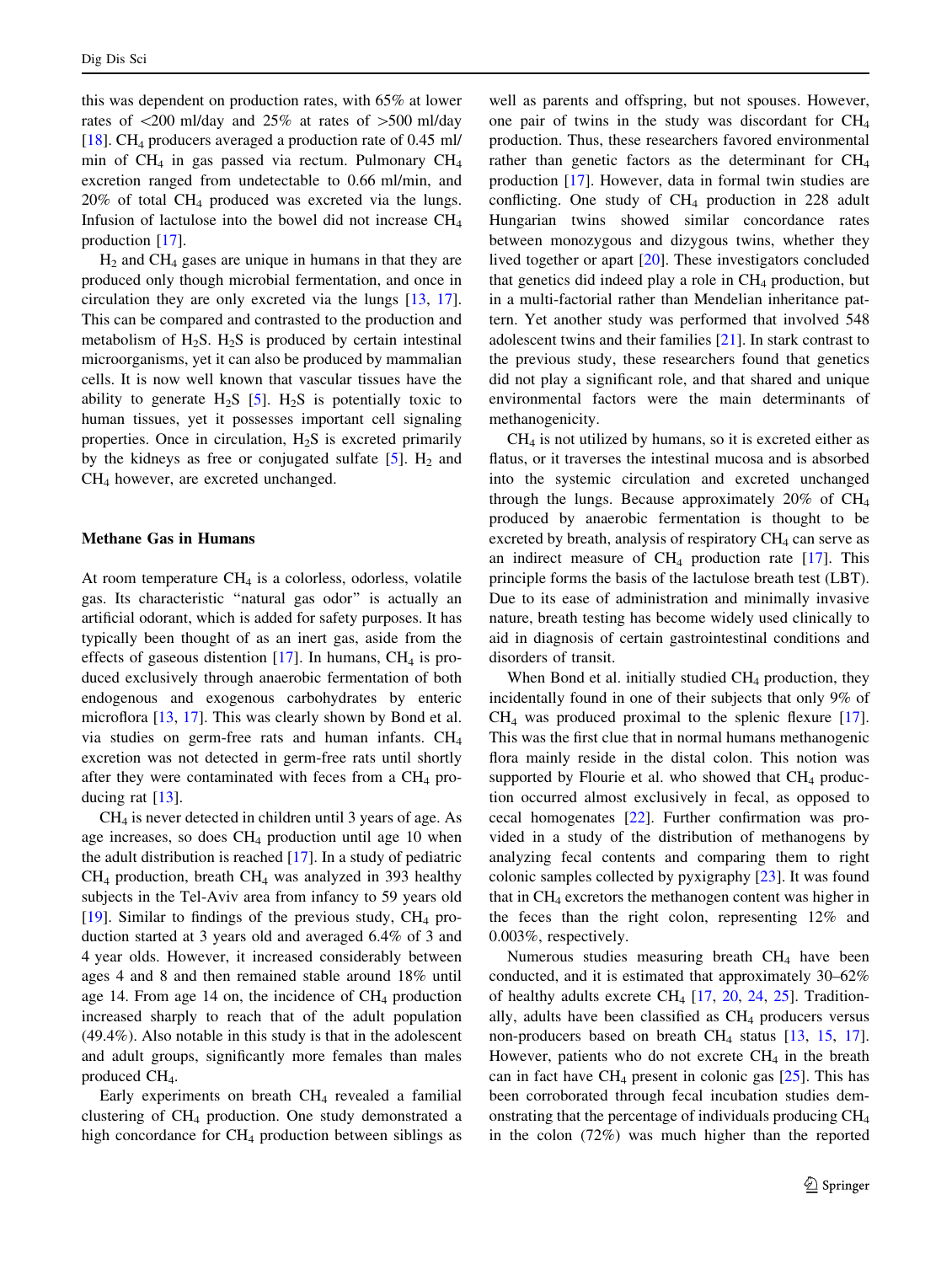<span id="page-3-0"></span>range of  $30-62\%$ . Breath CH<sub>4</sub> positive patients had a methanogen concentration of  $log_{10}$  9.45, whereas breath  $CH<sub>4</sub>$  negative patients had a concentration of  $log<sub>10</sub> 4.91$ . The investigators estimated that approximately  $10^8$  methanogenic organisms per gram dry weight of stool are needed to generate enough CH<sub>4</sub> to be detected by breath analysis [[11\]](#page-7-0). These studies suggest that a higher percentage of individuals than previously thought may produce  $CH<sub>4</sub>$ , but only when a certain threshold is reached will  $CH<sub>4</sub>$ be detectable in the breath.

# Methanogenic Flora

The methanogens are a primitive, diverse, group of microorganisms that taxonomically belong to the domain Archaea and the kingdom Euryarchaeota [\[26](#page-7-0)]. They are obligate anaerobes that can exist in a number of habitats. They are restricted to a unique form of metabolism in which they must reduce simple substrates to  $CH<sub>4</sub>$  in order to produce cellular energy [\[26](#page-7-0)]. These organisms are extremely fastidious and difficult to culture.

Methanogens have long been studied in ruminant species. A ruminant is a hoofed animal (such as cattle, sheep, and goats) that regurgitates its food, then chews the semidigested food (known as cud), before it makes its way to the rumen. The rumen is one of the four chambers of the ruminant fore-stomach. It is a complex anaerobic ecosystem in which the feed consumed by the animal undergoes fermentation. Methanogens in the rumen produce  $CH<sub>4</sub>$  from  $H_2$  and  $CO_2$  [[27\]](#page-7-0). Ruminant livestock can actually produce

Fig. 1 Hydrogen utilization pathway in the gut

250–500 l of CH<sub>4</sub> per day  $[28]$  $[28]$ . Production of CH<sub>4</sub> accounts for a loss of approximately 6% of the total energy intake of cattle [\[28](#page-7-0)]. More recently, much attention has been paid to the potential of  $CH<sub>4</sub>$  to contribute to climatic change and global warming. Atmospheric  $CH<sub>4</sub>$  concentrations were stable until about 100 years ago when concentrations began to rise. In 1992, it was estimated CH<sub>4</sub> would cause  $15-17\%$ of global warming over the next 50 years [\[28](#page-7-0)]. In addition to increasing the efficiency of livestock feeds, the global warming phenomenon has bolstered scientific interest in manipulating methanogenic flora of ruminants.

In methanogenic individuals, methanogens range from  $10^7$  to  $10^{10}$  per gram dry weight of feces [\[29](#page-7-0)]. The predominant  $CH_4$  producing organism in humans is *Methan*obrevibacter smithii [[11,](#page-7-0) [23,](#page-7-0) [29\]](#page-7-0). The diversity of the intestinal microflora has been studied by analyzing the 16S rDNA sequences of three healthy adults. Two out of the three adults produced archaeal products. Despite this, it has been discovered that other microorganisms in the human gut are capable of producing CH4, such as certain Clostridium and *Bacteroides* species [\[30](#page-7-0)].

#### V. Methane Biogenesis and Competition for Hydrogen

Fermentation of polysaccharides by colonic anaerobic bacteria yields short-chain fatty acids (primarily acetate, propionate, and butyrate),  $CO_2$ , and  $H_2$  [\[3](#page-7-0)].  $H_2$  can only be eliminated through three methods: (1) via flatus, (2) absorption into the systemic circulation and subsequent respiratory excretion, and (3) metabolism by colonic

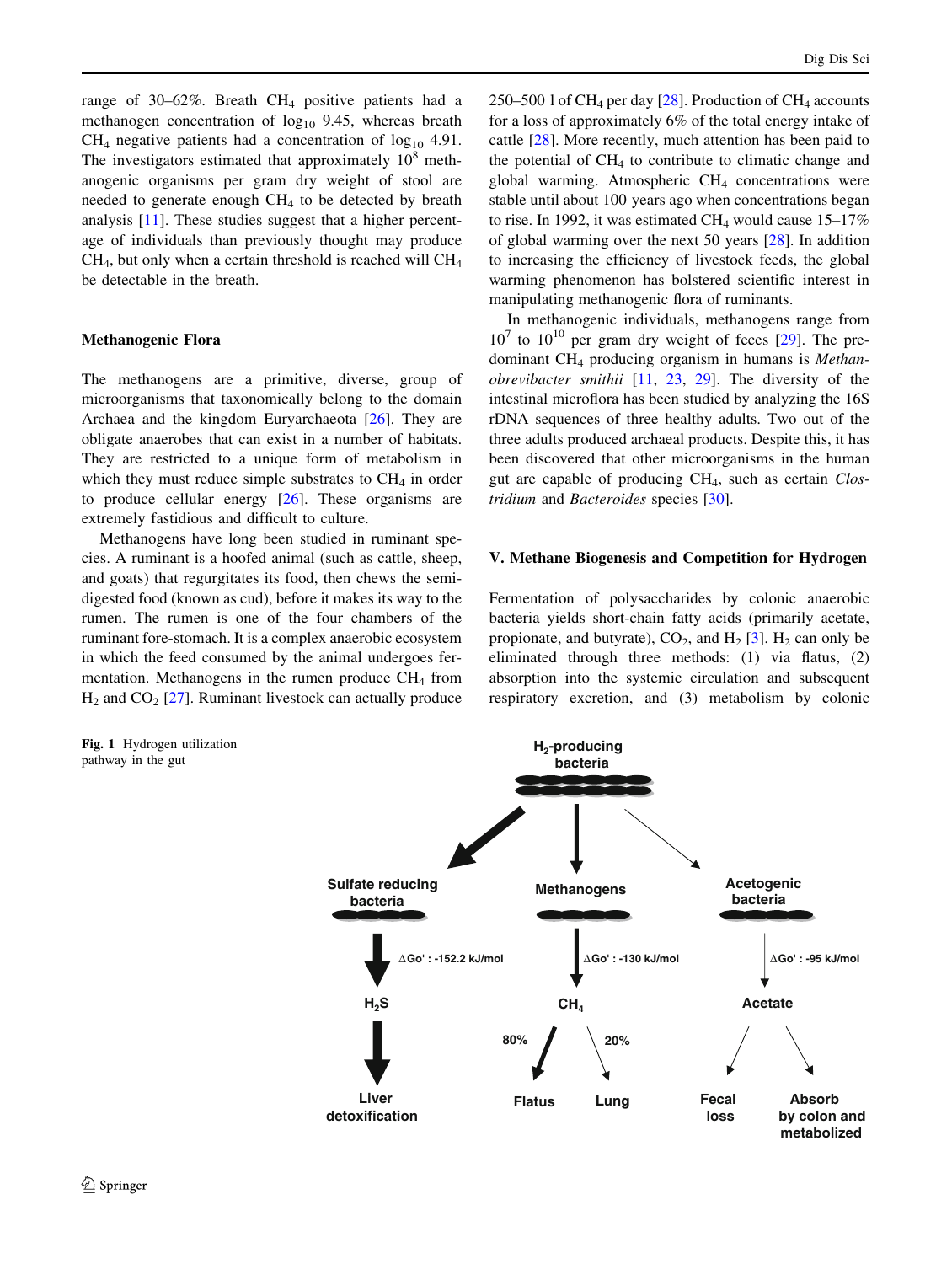microflora (Fig. [1](#page-3-0)) [[4\]](#page-7-0). Although the first two methods are important, it is now thought that consumption by intestinal microorganisms is the major source of  $H_2$  disposal [\[4](#page-7-0)]. The methanogens have the ability to significantly decrease this volume of gas by converting 4 mol  $H_2$  and 1 mol  $CO_2$  to just 1 mol CH<sub>4</sub>. Reduction of CO<sub>2</sub> to CH<sub>4</sub> via H<sub>2</sub> is accomplished via the following chemical equation [[31\]](#page-7-0):

$$
4H_2 + CO_2 \rightarrow CH_4 + 2H_2O
$$

Methanogens rely on this process as their sole source of energy, with a free energy of  $-130$  kJ/mol CH<sub>4</sub> [\[31](#page-7-0)]. However, the methanogens are not alone in their need for  $H_2$ . In order to survive, they must compete for  $H_2$  in the gut with the sulfate reducing bacteria (SRB), and to a lesser extent in humans the acetogenic bacteria [[18,](#page-7-0) [32\]](#page-7-0).

The SRB use  $H_2$  to reduce sulfate to sulfide (which is rapidly hydrolyzed to  $H_2S$ ) according to the following equation [\[33](#page-7-0)]:

$$
4H_2 + SO_4^{2-} + H^+ \rightarrow HS^- + 4H_2O
$$

As in methanogenesis, 4 mol of  $H_2$  are consumed to produce 1 mol of gaseous product, with a free energy of  $-$ 152.2 kJ/mol, making this a thermodynamically more favorable process that methanogenesis [\[33](#page-7-0), [34](#page-7-0)].

While less active in humans than methanogenesis and sulfate reduction, acetogenesis has been shown to occur in the colon in individuals who are not highly methanogenic [\[18](#page-7-0), [32](#page-7-0)]. The acetogenic bacteria reduce  $CO<sub>2</sub>$  to acetate via molecular  $H_2$  according to the following equation [[33\]](#page-7-0):

$$
4H_2 + 2CO_2 \rightarrow CH_3COO^- + H^+ + 2H_2O
$$

The free energy of acetogenesis is  $-95$  kJ/mol, making it the least thermodynamically favorable of the three  $H_2$ consuming processes in the gut.

Methanogenesis and sulfate reduction form the two major pathways of  $H_2$  oxidation in the colon. These two processes are thought to be mutually exclusive in humans  $[18, 32, 34, 35]$  $[18, 32, 34, 35]$  $[18, 32, 34, 35]$  $[18, 32, 34, 35]$  $[18, 32, 34, 35]$  $[18, 32, 34, 35]$  $[18, 32, 34, 35]$  $[18, 32, 34, 35]$ . This is evidenced in a study of total  $H_2$ excretion by whole body calorimetry and measurement of the activity of methanogens, SRB, and acetogenic bacteria in fecal samples. It was found that only individuals with CH4 excretion in vivo displayed methanogenesis in the feces, whereas the non-methanogenic individuals all showed high levels of sulfate reduction in the feces [\[18](#page-7-0)]. In another study, methanogens and SRB were enumerated in 10 CH4 excretors and 9 CH4 non-excretors. It was found that the CH<sub>4</sub> excretors harbored more methanogens than the non-excretors and that the non-excretors harbored more SRB than excretors [[36\]](#page-7-0). The important point here is that both methanogens and SRB were present in  $CH<sub>4</sub>$  excretors and non-excretors, suggesting that competition does exist between the two populations, but the presence of one does not completely exclude the other.

Much effort has been spent in elucidating which  $H_2$ consumer dominates the other. Studies of freshwater lake sediments have shown that SRB will out-compete the methanogens as long as sufficient sulfate is available as a substrate [[35\]](#page-7-0). Fecal fermentation experiments have demonstrated that a similar process occurs in the human gut [\[37](#page-7-0)]. The rationale behind this theory is twofold. First of all, sulfate reduction is a more thermodynamically favorable process with a  $\Delta G_o$ ' of  $-152.2$  kJ/mol vs.  $-130$  kJ/ mol for methanogenesis. Secondly, SRB have a greater affinity for  $H_2$  compared to methanogens [\[34](#page-7-0)]. This argument was further strengthened by a study in which 6 CH<sub>4</sub> excreting subjects were supplemented with sodium sulfate in their diet. Interestingly, three of the subjects had decreased breath CH4 excretion and decreased methanogenic counts in the stool, while sulfate reduction rates in the stool actually increased. The methanogenic counts and breath  $CH<sub>4</sub>$  recovered after sulfate supplementation was discontinued [[35\]](#page-7-0).

In addition to sulfate availability, it has been found that pH is also an important determinant of which route of  $H_2$ consumption predominates. Sulfate reduction is optimal at an alkaline pH, whereas methanogenesis favors a neutral pH, and acetogenesis an acidic one [\[32](#page-7-0)].

# Clinical Associations

A multitude of studies have attempted to link  $CH_4$  production to various states (Table 2). This type of research originated decades ago in an intriguing study by Haines et al. that connected breath  $CH<sub>4</sub>$  positivity to colon cancer [\[12](#page-7-0)]. In this study, 80% of subjects with large-bowel cancer had detectable breath CH4, whereas only 40% of subjects without large-bowel disease excreted CH<sub>4</sub>. This data had some support, but subsequently, multiple studies failed to confirm the association [\[38](#page-7-0), [39](#page-7-0)].

In recent years, extensive research has been performed in the area of irritable bowel syndrome (IBS) and its relationship to gut ecology. Evidence is accumulating to suggest that the enteric flora indeed plays a pathogenic role in IBS, a disorder which has no clear etiology. A recent study analyzed the fecal microbial genomes of 24 IBS patients and showed that the fecal microbiota is significantly altered in IBS patients [\[40](#page-7-0)]. It has also known that

Table 2 Methods of reducing  $CH<sub>4</sub>$  production in gut

Fiber

| Antibiotics (neomycin, gentamycin, and cephazolin) |  |
|----------------------------------------------------|--|
| Laxatives and bowel cleansing                      |  |
| Statin drugs (mevastatin and lovastatin)           |  |
|                                                    |  |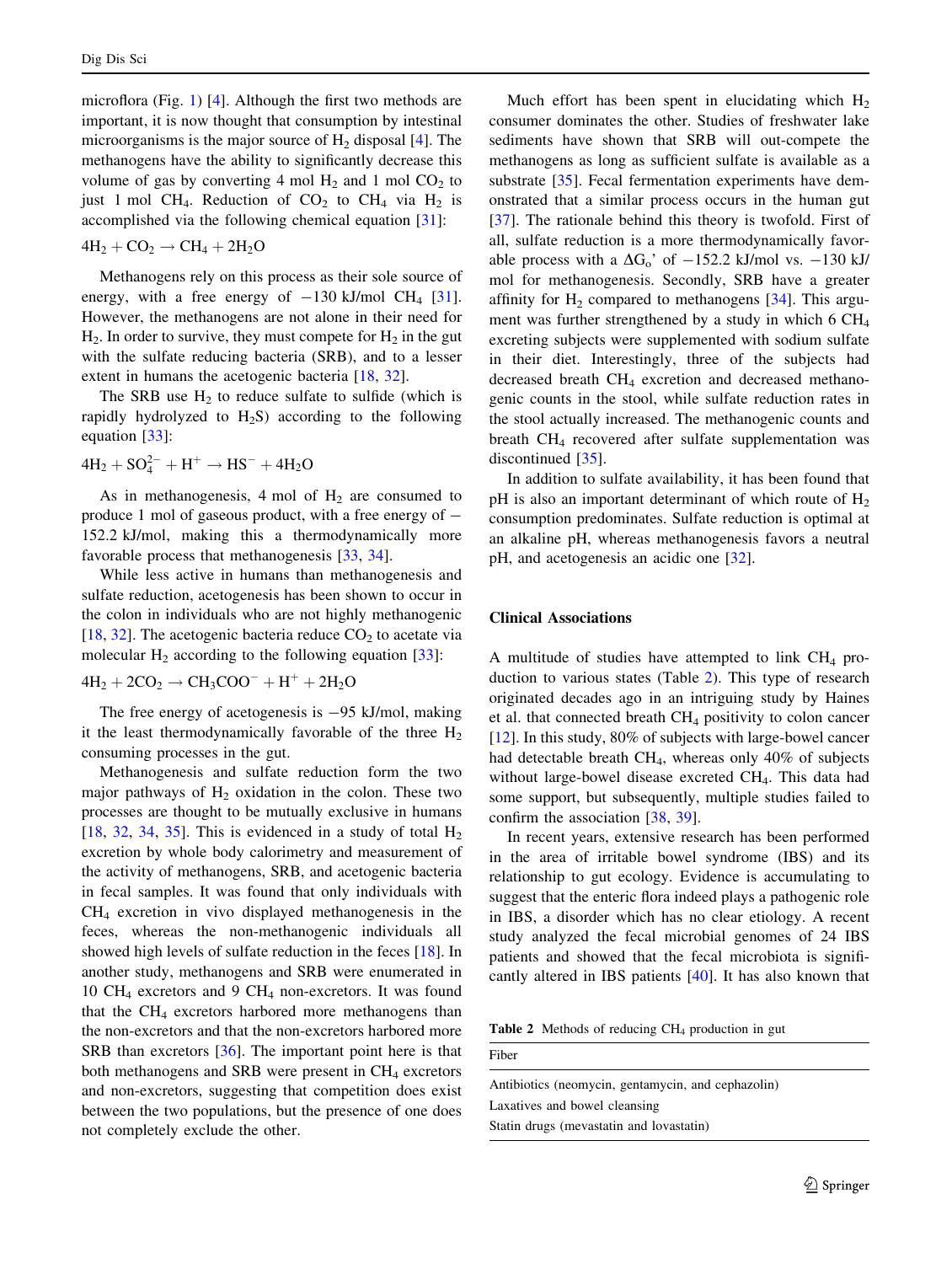infectious agents can, in some patients, serve as a trigger to develop IBS after resolution of an acute episode of gastroenteritis [\[41](#page-7-0)].

As an extension of this particular theme, there is also evidence that small intestinal bacterial overgrowth (SIBO) may play a role in the pathophysiology of IBS. It has now been shown in a series of studies that IBS patients often have an abnormal LBT suggesting the presence of SIBO, and that systemic treatment with neomycin can often normalize the breath test and result in IBS symptom improvement [\[42](#page-8-0)].

Although these studies are a paradigm shift and have endured their fair share of criticism, they have indeed challenged the way we understand IBS and further solidified the evidence for the pathogenic role of an altered gut flora  $[43]$  $[43]$ . More recently, CH<sub>4</sub> gas and its relationship to intestinal transit have been investigated. Research has shown us that  $CH<sub>4</sub>$  production is more common in constipating conditions such as encopresis and diverticulosis, and much less frequent in predominantly diarrheal conditions such as inflammatory bowel disease [[9,](#page-7-0) [11](#page-7-0), [25](#page-7-0), [44](#page-8-0), [45](#page-8-0)]. It has also been shown in children with chronic constipation that colonic transit time is significantly prolonged in  $CH<sub>4</sub>$  producers compared to non-producers  $[46]$  $[46]$ . Two studies have demonstrated slower transit times in CH4 producing adults. The first measured mouth-to-cecum transit times of healthy subjects by lactulose hydrogen breath test. They found that breath  $CH<sub>4</sub>$  producers had a significantly longer transit time (111 min) compared to their non-producing counterparts (68 min) [[24\]](#page-7-0). In the second study, whole gut transit was evaluated. They found that breath  $CH<sub>4</sub>$  producers had a mean transit time of 84.6 h, versus 48.6 h in non-producers [\[47](#page-8-0)]. However, investigators in both studies only felt this was associated, not cause-and-effect.

Similar results are now seen in IBS. Approximately onethird of IBS patients are of the constipation predominant variety [[48\]](#page-8-0). A series of studies have now confirmed that among IBS patients, CH<sub>4</sub> on LBT is almost universally associated with the C-IBS subtype and that treatment and elimination of  $CH<sub>4</sub>$  on LBT can significantly improve the symptom of constipation  $[9, 42, 49]$  $[9, 42, 49]$  $[9, 42, 49]$  $[9, 42, 49]$  $[9, 42, 49]$  $[9, 42, 49]$ . One particular study has shown that the degree of breath  $CH<sub>4</sub>$  production in IBS patients correlates with the severity of constipation, and inversely correlates with stool frequency and severity of diarrhea [[10\]](#page-7-0).

Evidence has accumulated to support an association between CH<sub>4</sub> and intestinal transit. However, none of the previously discussed studies provide any strong evidence towards a clear cause-and-effect relationship. Does CH4 play an active role in altering motility, or is it merely a marker of transit? One possibility is that methanogenic organisms may favor proliferation in an environment of slower transit. This notion is supported by studies showing that treatment with laxatives and bowel cleansing can eliminate CH<sub>4</sub> production in some patients  $[38, 44, 45]$  $[38, 44, 45]$  $[38, 44, 45]$  $[38, 44, 45]$  $[38, 44, 45]$  $[38, 44, 45]$  $[38, 44, 45]$ . Another possibility is that methanogens may alter the quantity of other substances in the gut by competing for a common substrate, such as  $H_2$ . For example, if methanogenic organisms were to out-compete SRB in the gut, concentrations of  $H_2S$  (a known bioactive gasotransmitter) would decrease, producing a subsequent effect. Because H2S may be potentially toxic to colonic epithelium, methanogenic organisms could in this manner indirectly influence the colonic environment [[50\]](#page-8-0). No studies have yet examined this possibility.

A third possibility is that  $CH<sub>4</sub>$  gas itself may directly affect intestinal transit. One study consisting of two experiments supports this concept of CH<sub>4</sub> being involved in the regulation of intestinal motor function [\[51](#page-8-0)]. In one experiment,  $CH<sub>4</sub>$  gas was infused into the fistulated small intestine of a canine model and a radiolabel was used to measure transit. CH<sub>4</sub> produced a slowing of transit in all dogs by an average of 59% compared to room air. In a second experiment, the contractile activity of guinea pig ileum in response to brush strokes was significantly augmented when exposed to  $CH<sub>4</sub>$  gas compared to room air. In this paper, it was hypothesized that  $CH<sub>4</sub>$  slows small intestinal contractile activity by augmenting small-bowel contractile activity, possibly through non-propulsive segmental contractions. This fascinating study lends credibility to the notion that  $CH_4$  may be a bioactive molecule, but further research in human subjects is needed to substantiate this hypothesis.

One potential confounding factor is that the previously mentioned study only examined small-bowel activity, whereas methanogenic organisms tend to populate the left colon  $[17, 22, 23]$  $[17, 22, 23]$  $[17, 22, 23]$  $[17, 22, 23]$  $[17, 22, 23]$  $[17, 22, 23]$ . One possibility is that if  $CH<sub>4</sub>$  is indeed a bioactive molecule, then generation in the colon could trigger a reflex pathway causing upstream activity in the small bowel. In the canine study,  $CH<sub>4</sub>$  infused in the distal small intestine slowed transit in the proximal intestine [\[51](#page-8-0)]. Also, a study of lactulose breath testing has shown two patterns of  $CH_4$  production. One type is a late rise in  $CH_4$ approximately 6 h after lactulose. The other type is an early rise in  $CH<sub>4</sub>$  levels starting approximately 90 min after lactulose [[24\]](#page-7-0). This early rise suggests that there is some methanogenic activity in the small bowel. One study demonstrated that some clostridial and bacteroides species are capable of producing  $CH<sub>4</sub>$ , which could potentially explain this early activity [[30\]](#page-7-0).

Recent data has linked  $CH<sub>4</sub>$  gas to serotonin (5-hydroxytryptamine). Serotonin is a neurotransmitter which, among many functions, participates in peristaltic control of the gut [[52\]](#page-8-0). In fact, the majority of serotonin in the human body is found in the gastrointestinal tract,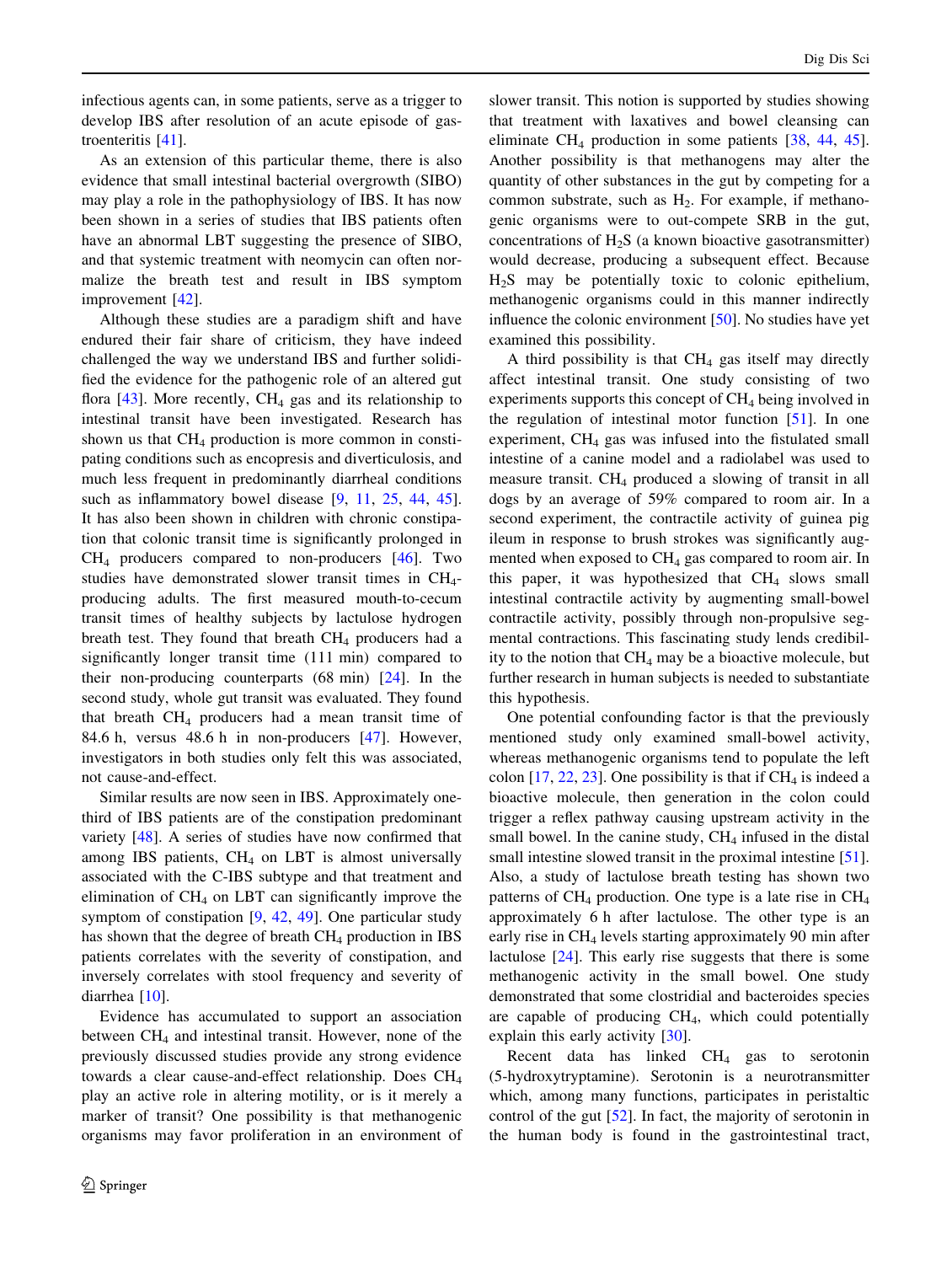produced mainly by the enterochromaffin cells [[53\]](#page-8-0). It is now known that diarrhea-predominant IBS patients have elevated postprandial serum serotonin levels compared to controls [[54\]](#page-8-0). A recent study has addressed the role of serotonin in  $CH<sub>4</sub>$ -producing IBS patients [\[55](#page-8-0)]. In four of 18 IBS subjects who produced CH4 on LBT, postprandial serotonin levels were reduced compared to the  $H_2$  producing subjects. Although there is no other evidence in the gastrointestinal literature that  $CH<sub>4</sub>$  influences serotonin levels, there is some pertinent data in the anesthesia literature. A study found that halogenated methane is able to inhibit the pulmonary uptake of serotonin in rat lung [\[56](#page-8-0)]. An atmosphere of  $100\%$  pure CH<sub>4</sub> however, showed no effect at all on serotonin uptake. Although it has been shown that aberrations exist in both  $CH<sub>4</sub>$  and serotonin in IBS, it is still unclear whether these two molecules work together to influence gut motor function. Further research in this area is necessary.

# Manipulations of Methanogenic Flora and Therapeutic Implications

If CH4 gas does indeed directly or indirectly contribute to colonic pathophysiology, then attempting to manipulate the methanogenic flora in the setting of intestinal diseases could be a viable therapeutic option. Significant research in ruminants has been conducted on  $CH<sub>4</sub>$  manipulation. Reduction of methanogenesis in ruminants is utilized to increase the efficiency of feeds and to minimize the contribution of  $CH_4$  to global warming  $[28]$  $[28]$  $[28]$ . Strategies, such as feeding of salts, use of ionophore antibiotics, amount and type of feed intake, forage processing, and lipid addition to feeds are often used  $[28, 57]$  $[28, 57]$  $[28, 57]$  $[28, 57]$ . It has also been demonstrated that the HMG-CoA reductase inhibitors, mevastatin and lovastatin, specifically inhibit in vitro growth of Methanobrevibacter strains isolated from the rumen without inhibiting other fermentative bacteria [[58\]](#page-8-0).

Although the methanogenic flora is not specifically targeted in clinical practice, research has identified certain inhibitors of methanogenesis in humans. Two studies have shown that bowel cleansing prior to colonoscopy or surgery can inhibit CH<sub>4</sub> production  $[38, 45]$  $[38, 45]$  $[38, 45]$  $[38, 45]$  $[38, 45]$ . This is thought to be due to a colonic purging phenomenon. Also, human bile has been incubated with methanogenic feces and was found to inhibit methanogenesis in a dose-dependent manner [\[59](#page-8-0)]. Antibiotics can eliminate  $CH<sub>4</sub>$  production as well. Peled et al. abolished breath  $CH_4$  excretion in three of eight subjects using antibiotics gentamycin and cephazolin [\[45](#page-8-0)]. Pimentel et al. were able to eliminate breath  $CH<sub>4</sub>$  in five of five  $CH_4$  producers with oral neomycin therapy [\[49](#page-8-0)]. Antibiotic therapy, however, is non-specific and eradicates other gut organisms along with the methanogenic ones.

If methanogenesis were to be intentionally manipulated for clinical use, ideally a therapy specific to  $CH_4$ -producing microorganisms would be desired in order to spare the remaining gut flora. The ionophore antibiotics used in ruminants are non-specific, although they inhibit Gram positives more than the Gram negatives [\[57](#page-8-0)]. The finding that certain HMG-CoA reductase inhibitors can selectively inhibit methanogens in vitro is interesting and deserves further study. Another possible approach to reducing  $CH<sub>4</sub>$ production would be to somehow shift the dominant  $H_2$ consuming organism in the gut away from methanogens and towards another organism, such as SRB. Unfortunately, this could be somewhat detrimental as there is data suggesting the product of sulfate reduction,  $H_2S$ , may be toxic to colonic epithelium [[50\]](#page-8-0). Another possibility would be to skew the balance towards acetogenic microorganisms. This concept has been discussed somewhat in the veterinary literature but the main obstacle remains overcoming the bioenergetics that make methanogenesis a more favorable process that acetogenesis [\[28](#page-7-0)].

# Conclusion

It has become apparent that the gut microflora plays an integral role in the balance between intestinal health and disease. Enteric bacteria are responsible for the fermentation of carbohydrates, yielding  $H_2$ ,  $H_2O$ , and  $CH_4$ . Although this is an essential step in the digestive process, the emission of large quantities of these gases can potentially augment abdominal symptoms in patients with functional abdominal pain.  $CH<sub>4</sub>$  gas in the gut is produced strictly by methanogenic archaea, which compete for hydrogen primarily with the SRB. These processes serve to significantly reduce the volume of gas in the colon. It is still unclear, however, which process out-competes the other.

IBS patients have also been found to have an altered gut microflora and a number of studies have now linked IBS to SIBO. Recent data are showing that methanogenicity is more common in constipating conditions and that methane production on LBT is strongly associated with the constipation predominant subtype of IBS. Moreover, treatment with non-absorbable antibiotics has been found to eliminate CH4 on LBT and improve symptoms of constipation.

Evidence is now accumulating to suggest that methanogenic organisms and their gaseous by-products may actively participate in control of intestinal motor function, as opposed to being a surrogate marker for enteric function. Clearly, further investigation in this area is required. If confirmed, however,  $CH<sub>4</sub>$  gas would be named as another gasotransmitter, and could be potentially targeted for future therapeutics.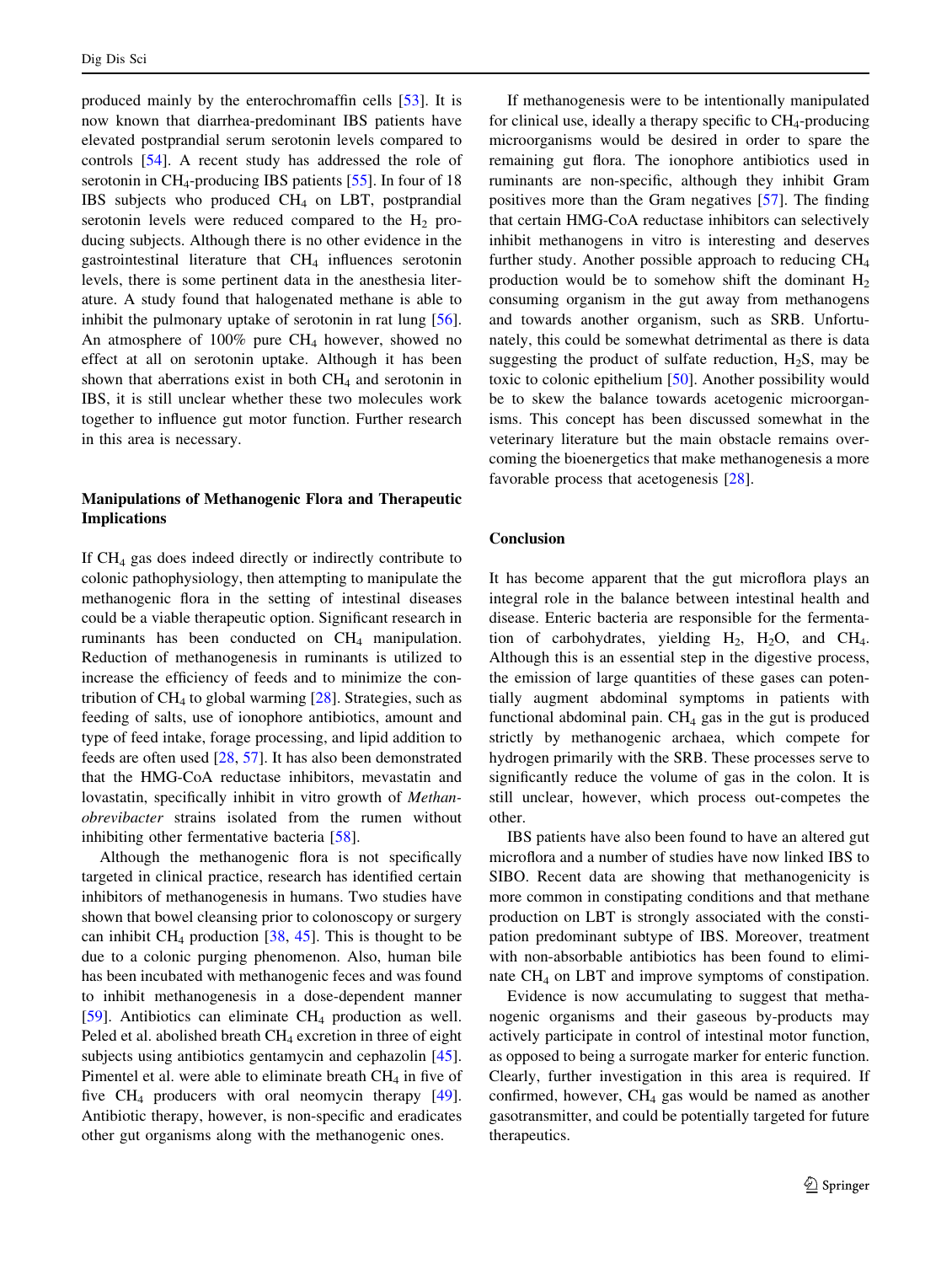#### <span id="page-7-0"></span>References

- 1. Savage D. Microbial ecology of the gastrointestinal tract. Annu Rev Microbiol. 1977;31:107–133. doi[:10.1146/annurev.mi.31.](http://dx.doi.org/10.1146/annurev.mi.31.100177.000543) [100177.000543.](http://dx.doi.org/10.1146/annurev.mi.31.100177.000543)
- 2. Simon GL, Gorbach SL. Intestinal flora in health and disease. Gastroenterology. 1984;86:174–193.
- 3. Cummings JH. Fermentation in the human large intestine: evidence and implications for health. Lancet. 1983;1:1206–1209. doi:[10.1016/S0140-6736\(83\)92478-9](http://dx.doi.org/10.1016/S0140-6736(83)92478-9).
- 4. Strocchi A, Levitt MD. Maintaining intestinal  $H<sub>2</sub>$  balance: credit the colonic bacteria. Gastroenterology. 1992;102:1424–1426.
- 5. Wang R. Two's company, three's a crowd: can  $H_2S$  be the third endogenous transmitter? FASEB. 2002;16:1792–1798. doi: [10.1096/fj.02-0211hyp.](http://dx.doi.org/10.1096/fj.02-0211hyp)
- 6. Ignarro LJ, Buga GM, Wood KS, et al. Endothelium-derived relaxing factor and released from artery and vein is nitric oxide. Proc Natl Acad Sci USA. 1987;84:9265–9269. doi[:10.1073/](http://dx.doi.org/10.1073/pnas.84.24.9265) [pnas.84.24.9265](http://dx.doi.org/10.1073/pnas.84.24.9265).
- 7. Murray JA, Ledlow A, Launspach J, et al. The effects of recombinant human hemoglobin on esophageal motor functions in humans. Gastroenterology. 1995;109:1241–1248. doi[:10.1016/](http://dx.doi.org/10.1016/0016-5085(95)90584-7) [0016-5085\(95\)90584-7.](http://dx.doi.org/10.1016/0016-5085(95)90584-7)
- 8. Mearin F, Mourelle M, Guarner F, et al. Patients with achalasia lack nitric oxide synthase in the gastro-oesophageal junction. Eur J Clin Invest. 1993;23:724–728. doi[:10.1111/j.1365-2362.1993.tb01292.x](http://dx.doi.org/10.1111/j.1365-2362.1993.tb01292.x).
- 9. Pimentel M, Mayer AG, Park S, et al. Methane production during lactulose breath test is associated with gastrointestinal disease presentation. Dig Dis Sci. 2003;48:86–92. doi:[10.1023/A:10217](http://dx.doi.org/10.1023/A:1021738515885) [38515885](http://dx.doi.org/10.1023/A:1021738515885).
- 10. Chatterjee S, Park S, Low K, Kong Y, Pimentel M. The degree of breath methane production in IBS correlates with the severity of constipation. Am J Gastroenterol. 2007;102:837–841. doi: [10.1111/j.1572-0241.2007.01072.x](http://dx.doi.org/10.1111/j.1572-0241.2007.01072.x).
- 11. Weaver GA, Krause JA, Miller TL, et al. Incidence of methanogenic bacteria in a sigmoidoscopy population: an association of methanogenic bacteria and diverticulosis. Gut. 1986;27:698–704. doi:[10.1136/gut.27.6.698](http://dx.doi.org/10.1136/gut.27.6.698).
- 12. Haines A, Metz G, Dilawari J, et al. Breath-methane in patients with cancer of the large bowel. *Lancet*. 1977;2:481-483. doi: [10.1016/S0140-6736\(77\)91605-1](http://dx.doi.org/10.1016/S0140-6736(77)91605-1).
- 13. Levitt MD, Bond JH. Volume, composition, and source of intestinal gas. Gastroenterology. 1970;59:921–929.
- 14. Kirk E. The quantity and composition of human colonic flatus. Gastroenterology. 1949;12:782–794.
- 15. Levitt MD, Ingelfinger FJ. Hydrogen and methane production in man. Ann N Y Acad Sci. 1968;150:75–81. doi:[10.1111/j.1749-](http://dx.doi.org/10.1111/j.1749-6632.1968.tb19033.x) [6632.1968.tb19033.x.](http://dx.doi.org/10.1111/j.1749-6632.1968.tb19033.x)
- 16. Levitt MD. Production and excretion of hydrogen gas in man. N Engl J Med. 1969;281:122–127.
- 17. Bond JH, Engel RR, Levitt MD. Factors influencing pulmonary methane excretion in man. An indirect method of studying the in situ metabolism of the methane-producing colonic bacteria. J Exp Med. 1971;133:572–588. doi:[10.1084/jem.133.3.572.](http://dx.doi.org/10.1084/jem.133.3.572)
- 18. Christl SU, Murgatroyd PR, Gibson GR, et al. Production, metabolism, and excretion of hydrogen in the large intestine. Gastroenterology. 1992;102:1269–1277.
- 19. Peled Y, Gilat T, Liberman E, et al. The development of methane production in childhood and adolescence. J Pediatr Gastroenterol Nutr. 1985;4:575–579. doi:[10.1097/00005176-198508000-](http://dx.doi.org/10.1097/00005176-198508000-00013) [00013.](http://dx.doi.org/10.1097/00005176-198508000-00013)
- 20. Flatz G, Czeizel A, Metneki J, et al. Pulmonary hydrogen and methane excretion following ingestion of an unabsorbable carbohydrate: a study of twins. J Pediatr Gastroenterol Nutr. 1985; 4:936–941. doi[:10.1097/00005176-198512000-00014.](http://dx.doi.org/10.1097/00005176-198512000-00014)
- 21. Florin TH, Zhu G, Kirk KM, et al. Shared and unique environmental factors determine the ecology of methanogens in humans and rats. Am J Gastroenterol. 2000;95:2872–2879. doi[:10.1111/](http://dx.doi.org/10.1111/j.1572-0241.2000.02319.x) [j.1572-0241.2000.02319.x.](http://dx.doi.org/10.1111/j.1572-0241.2000.02319.x)
- 22. Flourie B, Etanchaud F, Florent C, et al. Comparative study of hydrogen and methane production in the human colon using caecal and faecal homogenates. Gut. 1990;31:684–685. doi: [10.1136/gut.31.6.684](http://dx.doi.org/10.1136/gut.31.6.684).
- 23. Pochart P, Lemann F, Flourie B, et al. Pyxigraphic sampling to enumerate methanogens and anaerobes in the right colon of healthy humans. Gastroenterology. 1993;105:1281–1285.
- 24. Cloarec D, Bornet F, Gouilloud S, et al. Breath hydrogen response to lactulose in healthy subjects: relationship to methane producing status. Gut. 1990;31:300–304. doi[:10.1136/gut.31.3.](http://dx.doi.org/10.1136/gut.31.3.300) [300](http://dx.doi.org/10.1136/gut.31.3.300).
- 25. McKay LF, Eastwood MA, Brydon WG. Methane excretion in man—a study of breath, flatus, and faeces. Gut. 1985;26:69–74. doi:[10.1136/gut.26.1.69](http://dx.doi.org/10.1136/gut.26.1.69).
- 26. Jones WJ, Nagle DP, Whitman WB. Methanogens and the diversity of archaebacteria. Microbiol Rev. 1987;51:135–177.
- 27. Hungate RE. Symposium: selected topics in microbial ecology. I. Microbial ecology of the rumen. Bacteriol Rev. 1960;24:353– 356.
- 28. Johnson KA, Johnson DE. Methane emissions from cattle. J Anim Sci. 1995;73:2483–2492.
- 29. Miller TL, Wolin MJ. Enumeration of Methanobrevibacter smithii in human feces. Arch Microbiol. 1982;131:14–18. doi: [10.1007/BF00451492.](http://dx.doi.org/10.1007/BF00451492)
- 30. McKay LF, Holbrook WP, Eastwood MA. Methane and hydrogen production by human intestinal anaerobic bacteria. Acta Pathol Microbiol Immunol Scand. 1982;90:257–260.
- 31. Blaut M. Metabolism of methanogens. Antonie Van Leeuwenhoek. 1994;66:187–208. doi:[10.1007/BF00871639.](http://dx.doi.org/10.1007/BF00871639)
- 32. Gibson GR, Cummings JH, Macfarlane GT, et al. Alternative pathways for hydrogen disposal during fermentation in the human colon. Gut. 1990;31:679–683. doi[:10.1136/gut.31.6.679.](http://dx.doi.org/10.1136/gut.31.6.679)
- 33. Thauer RK, Jungermann K, Decker K. Energy conservation in chemotrophic anaerobic bacteria. Bacteriol Rev. 1977;41:100– 180.
- 34. Gibson GR, Macfarlane GT, Cummings JH. Sulfate reducing bacteria and hydrogen metabolism in the human large intestine. Gut. 1993;34:437–439. doi[:10.1136/gut.34.4.437.](http://dx.doi.org/10.1136/gut.34.4.437)
- 35. Christl SU, Gibson GR, Cummings JH. Role of dietary sulphate in the regulation of methanogenesis in the human large intestine. Gut. 1992;33:1234–1238. doi:[10.1136/gut.33.9.1234.](http://dx.doi.org/10.1136/gut.33.9.1234)
- 36. Pochart P, Dore J, Lemann F, et al. Interrelations between populations of methanogenic archaea and sulfate-reducing bacteria in the human colon. FEMS Microbiol Lett. 1992;98:225–228.
- 37. Gibson GR, Cummings JH, Marfarlane GT. Competition for hydrogen between sulphate-reducing bacteria and methanogenic bacteria from the human large intestine. J Appl Bacteriol. 1988; 65:241–247.
- 38. Karlin DA, Jones RD, Stroehlein JR, et al. Breath methane excretion in patients with unresected colorectal cancer. J Natl Cancer Inst. 1982;69:573–576.
- 39. Kashtan H, Rabau M, Peled Y, et al. Methane production in patients with colorectal carcinoma. Isr J Med Sci. 1989;25:614-616.
- 40. Kassinen A, Krogius-Kurikka L, Makivuokko H, et al. The fecal microbiota of irritable bowel syndrome patients differs significantly from that of healthy subjects. Gastroenterology. 2007;133:24–33. doi[:10.1053/j.gastro.2007.04.005](http://dx.doi.org/10.1053/j.gastro.2007.04.005).
- 41. Halvorson HA, Schlett CD, Riddle MS. Postinfectious irritable bowel syndrome—a meta-analysis. Am J Gastroenterol. 2006; 101:1894–1899. doi[:10.1111/j.1572-0241.2006.00654.x.](http://dx.doi.org/10.1111/j.1572-0241.2006.00654.x)